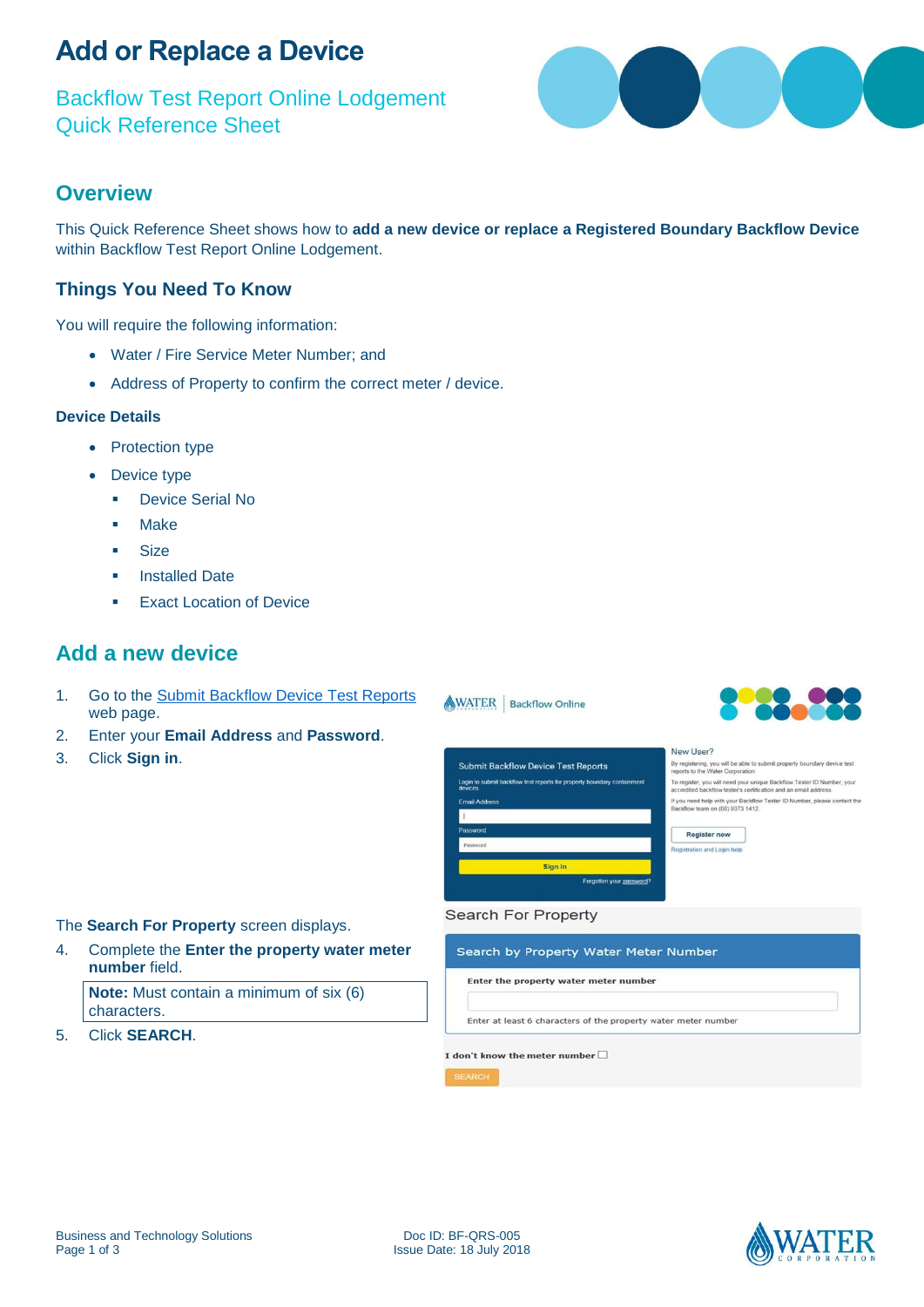# **Add or Replace a Device**

## Backflow Test Report Online Lodgement Quick Reference Sheet

### The **Property Search Results** screen displays.

6. **Select** the required property.

**Note:** A maximum of five (5) results will display. If the property required does not appear, click **NEW SEARCH** to search again using more characters to narrow the search results.

A list of known water meters and devices will display.

7. **Select** the required meter/device.

8. Click **ADD DEVICE**.



#### **Property Search Results**

Your search for Property Water Meter Number" EK14000" found 43 matching properties. A maximum of 5 results are displayed.

| <b>Select</b> | <b>Address</b>    | <b>Suburb</b>        |  |
|---------------|-------------------|----------------------|--|
| $\circ$       | 126 Pectoral Prom | <b>ALKIMOS</b>       |  |
|               | 155 Stock Rd      | <b>ATTADALE</b>      |  |
| $\circ$       | 80 Lyon Rd        | <b>ATWELL</b>        |  |
|               | 1 Lemann Turn     | <b>BANKSIA GROVE</b> |  |
|               | 92 First Av       | <b>BASSENDEAN</b>    |  |

If you cannot find the property you are searching for, please check the following:

**Property and Meter details** 

- 
- 
- Is the property water meter number correct?<br>• Is the brackflow device serial number correct?<br>• Is the backflow device serial number correct?<br>• Is the acceptry boundary containment device?<br>• Is the device registered with

Click NEW SEARCH to search again.

### **NEW SEARC**

To submit a test report for a property boundary containment device on a property not listed in the table, please click here.

Meters and Devices found for "47 Merlot Way PEARSALL"

| <b>Select</b> | <b>Meter Number</b>                                          | <b>Meter Size</b> | <b>Backflow Device Type</b>  | <b>Device Size</b> | <b>Device Make</b> | <b>Device Serial</b> | <b>Last Test</b> |
|---------------|--------------------------------------------------------------|-------------------|------------------------------|--------------------|--------------------|----------------------|------------------|
|               | EK1300219                                                    | 50 mm             | Reduced Pressure Zone Device | 50 mm              | <b>Wilkins</b>     | A229047              | 19/05/2014       |
|               | "Test Report now with the Water Corporation to be processed. |                   |                              |                    |                    |                      |                  |

Use TEST DEVICE to submit a test for an existing device.<br>Use REPLACE DEVICE to replace an existing device with a new device.<br>Use ADD DEVICE to install a new device.

| The Property and Meter details screen displays. |  |
|-------------------------------------------------|--|
|-------------------------------------------------|--|

| Meter No.        | <b>Meter Size</b> |
|------------------|-------------------|
| EK1400097        | $40$ mm           |
| <b>House No.</b> | Lot No.           |
| 155              |                   |
| <b>Street</b>    | <b>Suburb</b>     |
| <b>Stock Rd</b>  | <b>ATTADALE</b>   |

#### 9. Enter the **Backflow Device Details**.

**Note:** Fields marked with an asterisk (\*) are mandatory.

10. Enter the **Tester Details** and **Test Result** of the

#### **Backflow Device details**

| Protection Type *   |                                   | Device Type *           |  |
|---------------------|-----------------------------------|-------------------------|--|
|                     | Property Boundary Containmen v    |                         |  |
| Device Serial No. * |                                   | Make *                  |  |
|                     |                                   |                         |  |
| $Size*$             |                                   | <b>Installed Date *</b> |  |
|                     | $\checkmark$                      |                         |  |
|                     |                                   |                         |  |
|                     | <b>Exact Location of Device *</b> |                         |  |
|                     |                                   |                         |  |
|                     |                                   |                         |  |
| <b>Comments</b>     |                                   |                         |  |
|                     |                                   |                         |  |
|                     |                                   |                         |  |
|                     | <b>Tester details</b>             |                         |  |
|                     | <b>Backflow Tester ID</b>         | <b>Name</b>             |  |



new device added.